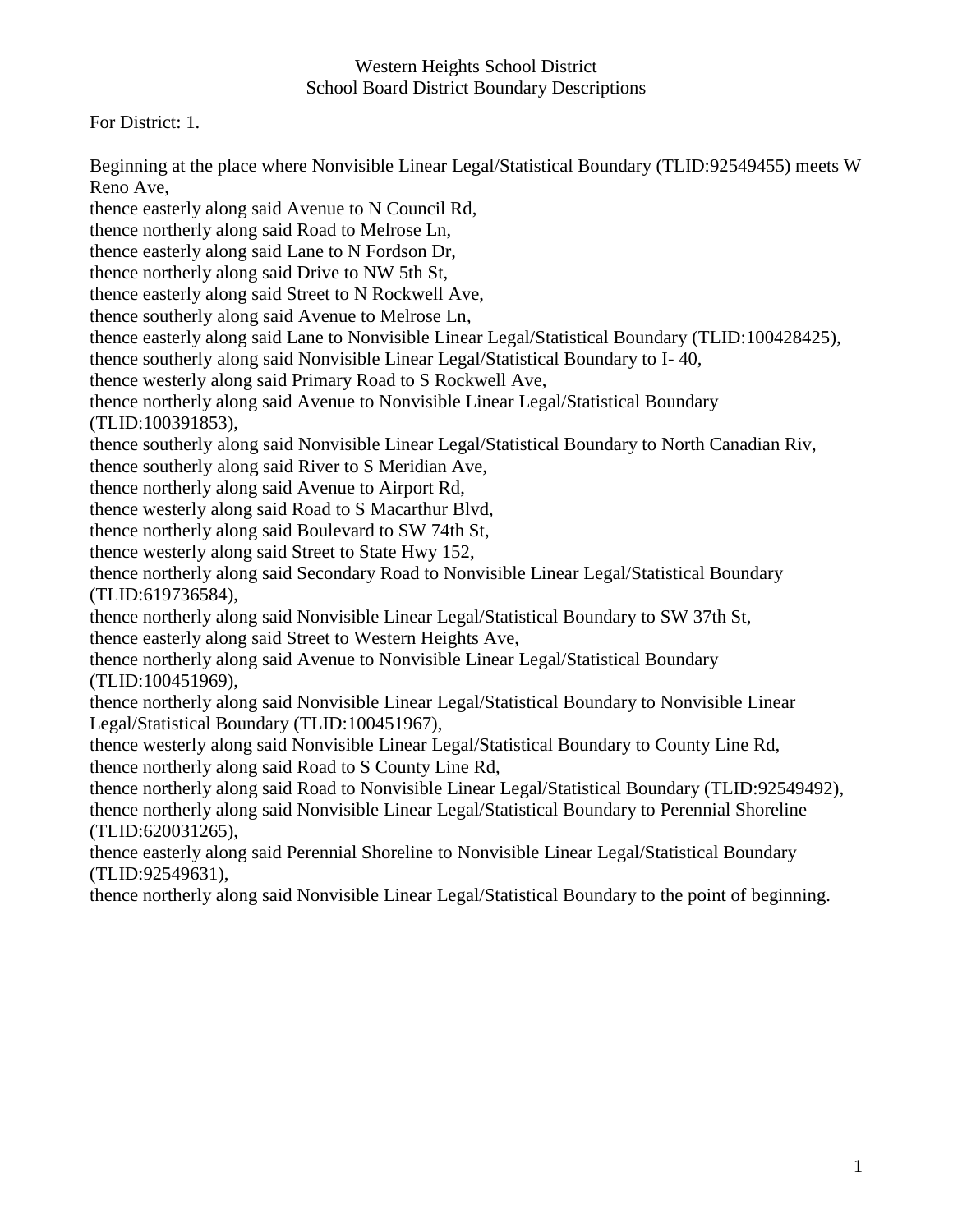For District: 2.

Beginning at the place where SW 74th St (TLID:100404440) meets S Macarthur Blvd, thence northerly along said Boulevard to SW 54th St, thence easterly along said Street to S Portland Ave, thence southerly along said Avenue to SW 74th St, thence easterly along said Street to I- 44, thence northerly along said Primary Road to I- 240, thence easterly along said Primary Road to Ramp (TLID:100405039), thence easterly along said Ramp to S May Ave, thence southerly along said Avenue to SW 74th St, thence easterly along said Street to S Villa Ave, thence southerly along said Avenue to SW 82nd St, thence westerly along said Street to S May Ave, thence northerly along said Avenue to SW 82nd St, thence westerly along said Street to Nonvisible Linear Legal/Statistical Boundary (TLID:100452178), thence westerly along said Nonvisible Linear Legal/Statistical Boundary to SW 82nd St, thence westerly along said Street to Nonvisible Linear Legal/Statistical Boundary (TLID:609028435), thence westerly along said Nonvisible Linear Legal/Statistical Boundary to Perennial Shoreline (TLID:100428852), thence westerly along said Perennial Shoreline to Nonvisible Linear Legal/Statistical Boundary (TLID:100429910), thence westerly along said Nonvisible Linear Legal/Statistical Boundary to Local Neighborhood Road, Rural Road, City Street (TLID:100404444), thence westerly along said Local Neighborhood Road, Rural Road, City Street to Nonvisible Linear Legal/Statistical Boundary (TLID:100428841), thence westerly along said Nonvisible Linear Legal/Statistical Boundary to Local Neighborhood Road, Rural Road, City Street (TLID:100428832), thence westerly along said Local Neighborhood Road, Rural Road, City Street to Nonvisible Linear Legal/Statistical Boundary (TLID:100428824), thence westerly along said Nonvisible Linear Legal/Statistical Boundary to S Council Rd, thence southerly along said Road to Private Road for service vehicles (logging, oil fields, ranches, etc.) (TLID:100441807), thence westerly along said Private Road for service vehicles (logging, oil fields, ranches, etc.) to Nonvisible Linear Legal/Statistical Boundary (TLID:100452176), thence westerly along said Nonvisible Linear Legal/Statistical Boundary to Hilltop Ln, thence westerly along said Lane to Nonvisible Linear Legal/Statistical Boundary (TLID:606718809), thence northerly along said Nonvisible Linear Legal/Statistical Boundary to SW 74th St, thence easterly along said Street to the point of beginning.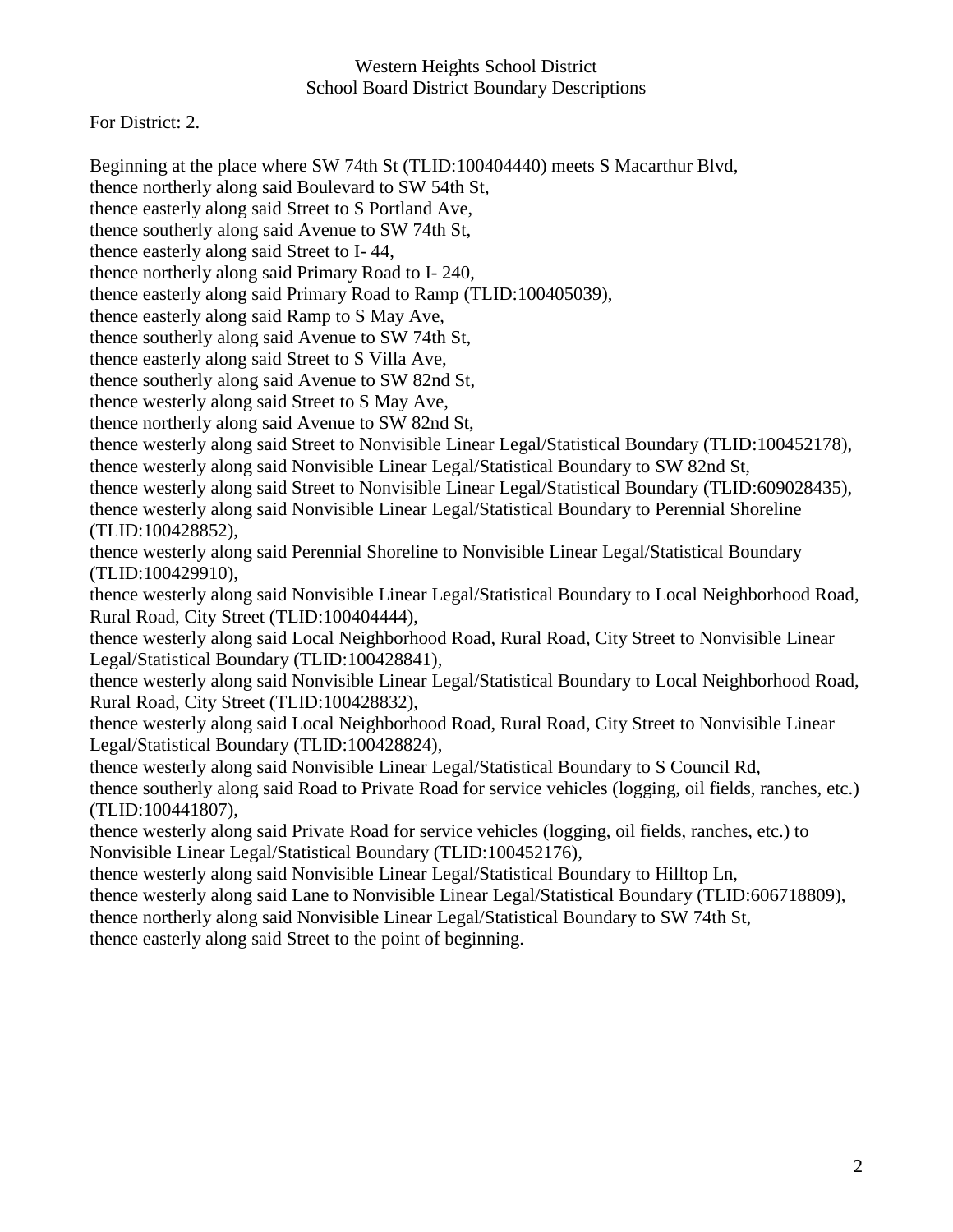For District: 3.

Beginning at the place where Melrose Ln (TLID:100428420) meets Nonvisible Linear Legal/Statistical Boundary (TLID:100428422), thence northerly along said Nonvisible Linear Legal/Statistical Boundary to NW 10th St, thence westerly along said Street to Flamingo Ave, thence southerly along said Avenue to N Bradley Ave, thence southerly along said Avenue to NW 8th St, thence westerly along said Street to Flamingo Ave, thence southerly along said Avenue to NW 6th St, thence easterly along said Street to Greenvale Rd, thence northerly along said Road to NW 5th Ter, thence easterly along said Terrace to N Anita Dr, thence southerly along said Drive to NW 5th St, thence easterly along said Street to N Rockwell Ave, thence southerly along said Avenue to Melrose Ln, thence easterly along said Lane to the point of beginning.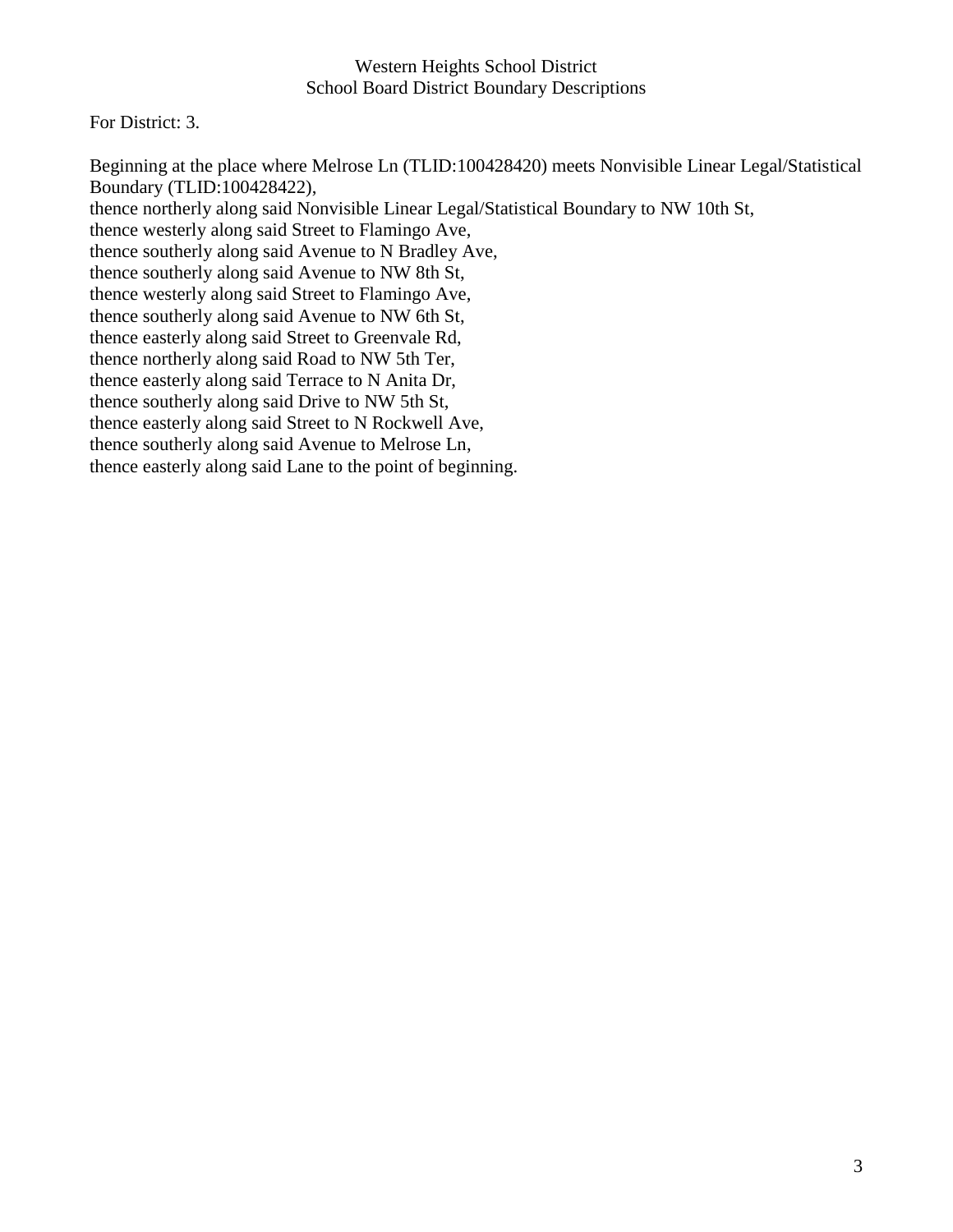For District: 4.

Beginning at the place where SW 54th St (TLID:100438516) meets S Portland Ave, thence southerly along said Avenue to SW 74th St, thence easterly along said Street to I- 44, thence northerly along said Primary Road to I- 240, thence easterly along said Primary Road to Ramp (TLID:100405039), thence easterly along said Ramp to S May Ave, thence northerly along said Avenue to SW 65th Pl, thence westerly along said Place to S Drexel Ave, thence northerly along said Avenue to SW 59th St, thence westerly along said Street to Nonvisible Linear Legal/Statistical Boundary (TLID:100428732), thence northerly along said Nonvisible Linear Legal/Statistical Boundary to S Independence Ave, thence northerly along said Avenue to SW 44th St, thence westerly along said Street to Nonvisible Linear Legal/Statistical Boundary (TLID:619739316), thence westerly along said Nonvisible Linear Legal/Statistical Boundary to S Meridian Ave, thence southerly along said Avenue to Airport Rd, thence westerly along said Road to S Macarthur Blvd, thence northerly along said Boulevard to SW 54th St, thence easterly along said Street to the point of beginning.